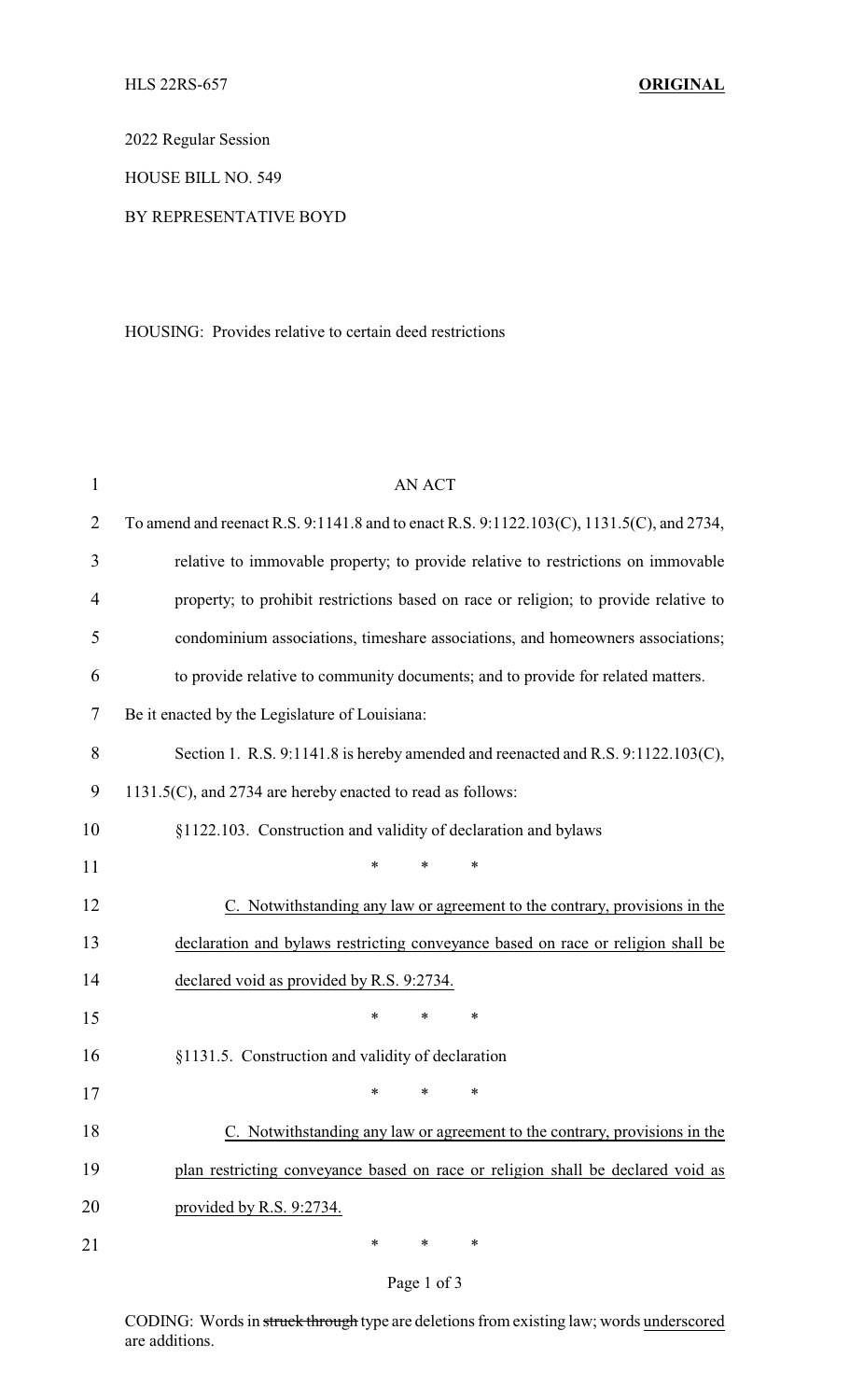| 1              | §1141.8. Community documents; force of law                                             |
|----------------|----------------------------------------------------------------------------------------|
| $\overline{2}$ | A. The community documents of residential planned communities shall have               |
| 3              | the force of law between the homeowners association and the individual lot owners      |
| 4              | and as between individual lot owners. The remedies for breach of any obligation        |
| 5              | imposed on lot owners or the association shall include damages, injunctions, or such   |
| 6              | other remedies as are provided by law.                                                 |
| 7              | B. Notwithstanding any law or agreement to the contrary, provisions in the             |
| 8              | community documents restricting conveyance based on race or religion shall be          |
| 9              | declared void as provided by R.S. 9:2734.                                              |
| 10             | $\ast$<br>*<br>$\ast$                                                                  |
| 11             | §2734. Prohibited private restrictive covenants                                        |
| 12             | Any promise, covenant, or restriction in a contract, mortgage, lease, deed, or         |
| 13             | conveyance or in any other agreement affecting immovable property that limits,         |
| 14             | restrains, prohibits, or otherwise provides against the sale, grant, gift, transfer,   |
| 15             | assignment, conveyance, ownership, lease, rental, use, or occupancy of immovable       |
| 16             | property to or by any person based on race or religion shall be declared void, against |
| 17             |                                                                                        |
|                | public policy, and wholly unenforceable and shall not constitute a defense in any      |

## DIGEST

The digest printed below was prepared by House Legislative Services. It constitutes no part of the legislative instrument. The keyword, one-liner, abstract, and digest do not constitute part of the law or proof or indicia of legislative intent. [R.S. 1:13(B) and 24:177(E)]

| HB 549 Original | 2022 Regular Session | Boyd |
|-----------------|----------------------|------|
|                 |                      |      |

**Abstract:** Prohibits restrictive covenants based on race or religion from enforceability.

Proposed law (R.S. 9:2734) prohibits the enforceability of immovable property covenants that are restrictive on race or religion.

Present law (R.S. 9:1122.103) provides for the declaration and bylaws of condominium associations.

Proposed law retains present law and provides that no provision in the declaration or bylaws may restrict conveyance based on race or religion.

Present law (R.S. 9:1131.5) provides for timeshare plans.